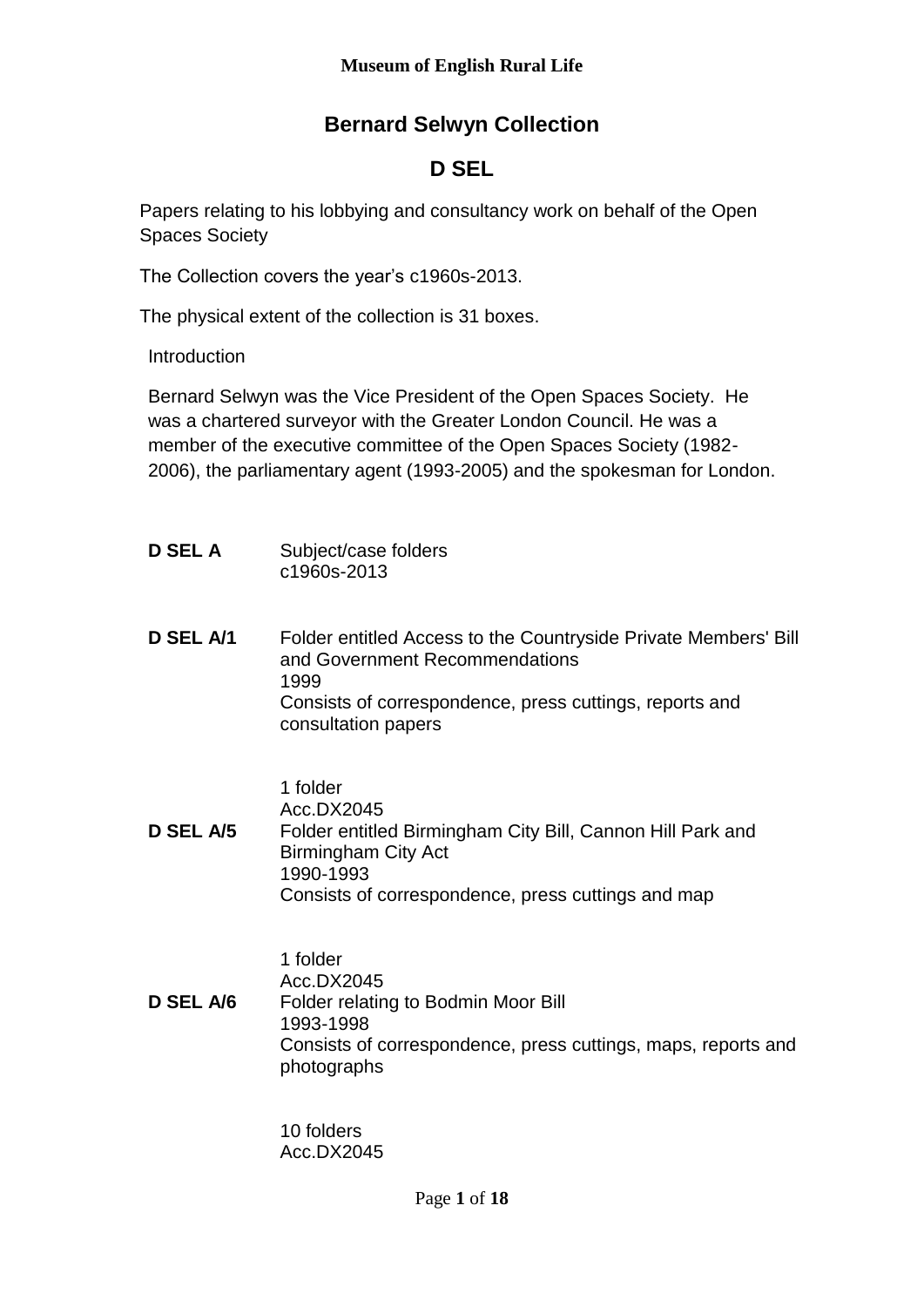**D SEL A/9** Folder entitled Broadland - Norfolk Broads 1963-1985 Consists of correspondence, press cuttings and reports

1 folder Acc.DX2045 **D SEL A/10** Folder entitled Channel Tunnel bill 1986 Consists of correspondence

1 doc

Acc.DX2045 **D SEL A/14** Folder entitled Common Land Bill 1995 Consists of correspondence

1 folder

Acc.DX2045

**D SEL A/15** Folder entitled Commons Preservation Society - Common Land County Notes Undated [1980s-1990s] Consists of a report

1 folder

Acc.DX2045

**D SEL A/16** Folder entitled Commons Registration 1967-1969 Consists of correspondence, minutes and some reports

1 folder

Acc.DX2045

**D SEL A/17** Folder entitled Commons: Getting Greens on the map 1994 Consists of programme and information possibly relating to a conference or seminar

1 folder

Acc.DX2045

**D SEL A/18** Report of Open Spaces Society conference Future of Common Land and its Management 1983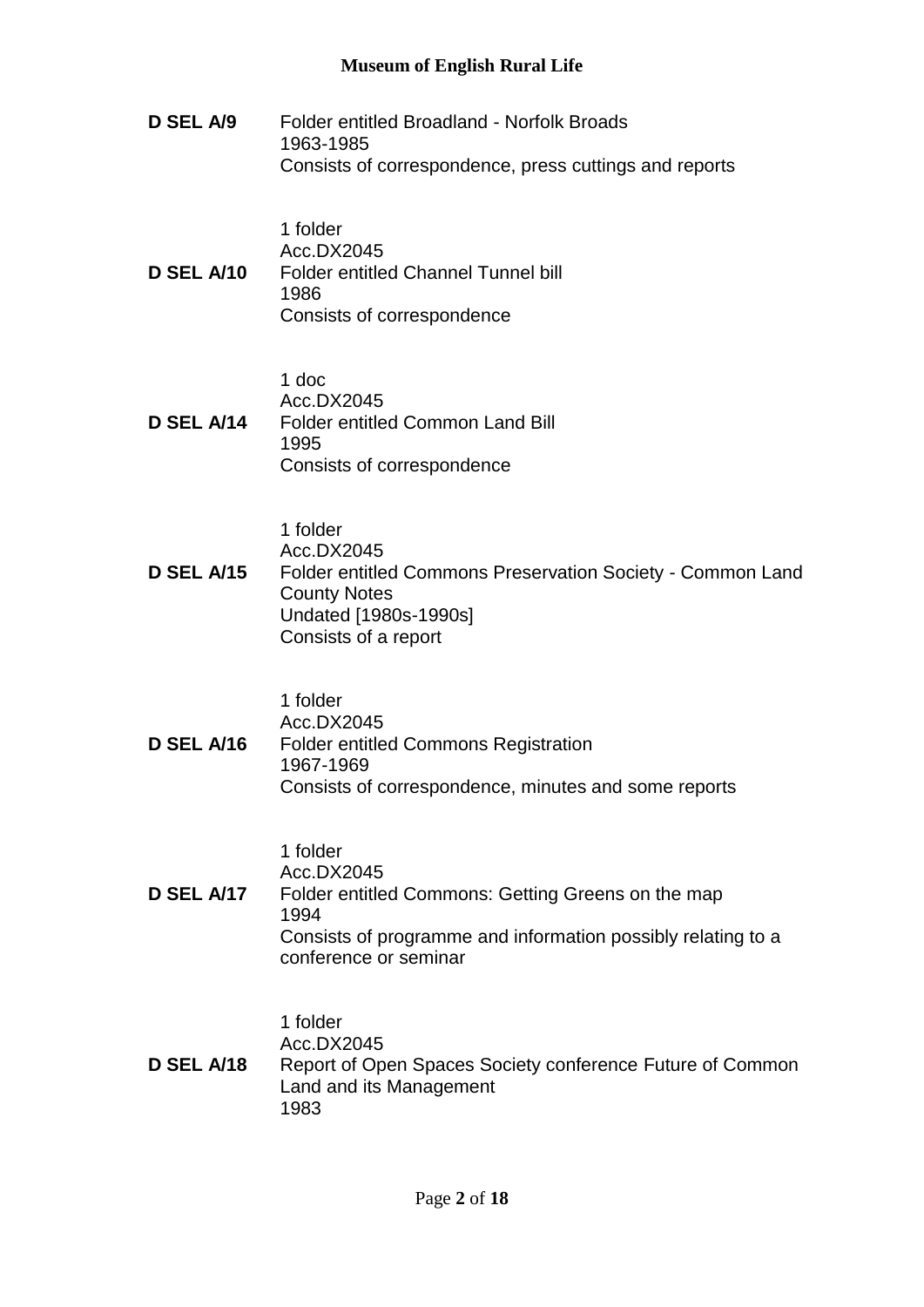1 folder Acc.DX2045

| <b>D SEL A/19</b> | <b>Folder entitled Commons: Yateley Common</b><br>1983-1995<br>Consists of correspondence, maps and reports                                            |
|-------------------|--------------------------------------------------------------------------------------------------------------------------------------------------------|
| <b>D SEL A/23</b> | 1 folder<br>Acc.DX2045<br><b>Folder entitled Croydon Tramlink Bill</b><br>1991-1996<br>Consists of correspondence, reports, maps                       |
| D SEL A/24        | 5 folders<br>Acc.DX2045<br><b>Folder entitled Croydon Unitary Development Plan</b><br>1992-1993<br>Consists of correspondence and maps                 |
| <b>D SEL A/28</b> | 1 folder<br>Acc.DX2045<br>Folder entitled East London Line Extension - London<br>Underground<br>1994-1997<br>Consists of correspondence, reports, maps |
| <b>D SEL A/29</b> | 1 folder<br>Acc.DX2045<br><b>Folder entitled East London River Crossing</b><br>1993<br>Consists of correspondence and maps                             |

1 folder

Acc.DX2045 **D SEL A/30** Folder entitled Elgar's birthplace, Broadheath, Worcester 1992 Consists of correspondence and press cuttings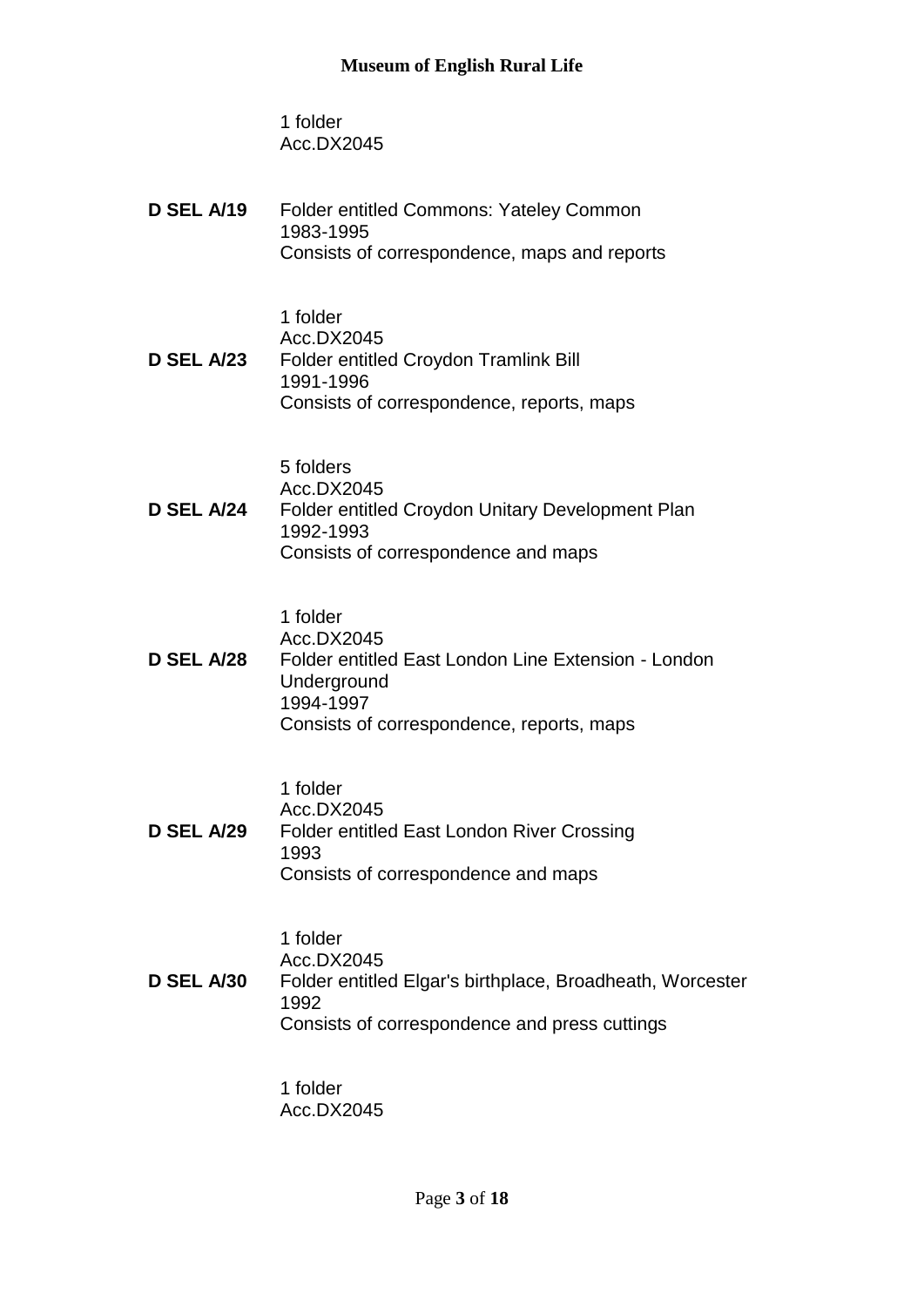**D SEL A/31** Folder entitled Environment bill 1994-1995 Consists of correspondence and press cuttings

1 folder

#### Acc.DX2045 **D SEL A/36** Folder entitled Government of Wales Bill 1998-1999 Consists of correspondence and reports

2 folders

Acc.DX2045

**D SEL A/37** Folder entitled Greater Nottingham Light Rapid Transit Bill 1991-1995 Consists of correspondence, reports and photographs

4 folders

Acc.DX2045

**D SEL A/42** Folder entitled Hambutts Field, Painswick 1983-1998 Consists of correspondence, photographs, maps, press cuttings and reports

6 folders

Acc.DX2045 **D SEL A/45** Folder entitled Hurst Water Meadow 1995 Consists of correspondence, map

1 folder

Acc.DX2045 **D SEL A/47** Folder entitled Law of Property Act 1994 Consists of correspondence and related information sheets

> 1 folder Acc.DX2045

**D SEL A/49** Folder entitled Lever Park Bill 1997 Consists of correspondence, reports, press cuttings

> 5 folders, 1 report Acc.DX2045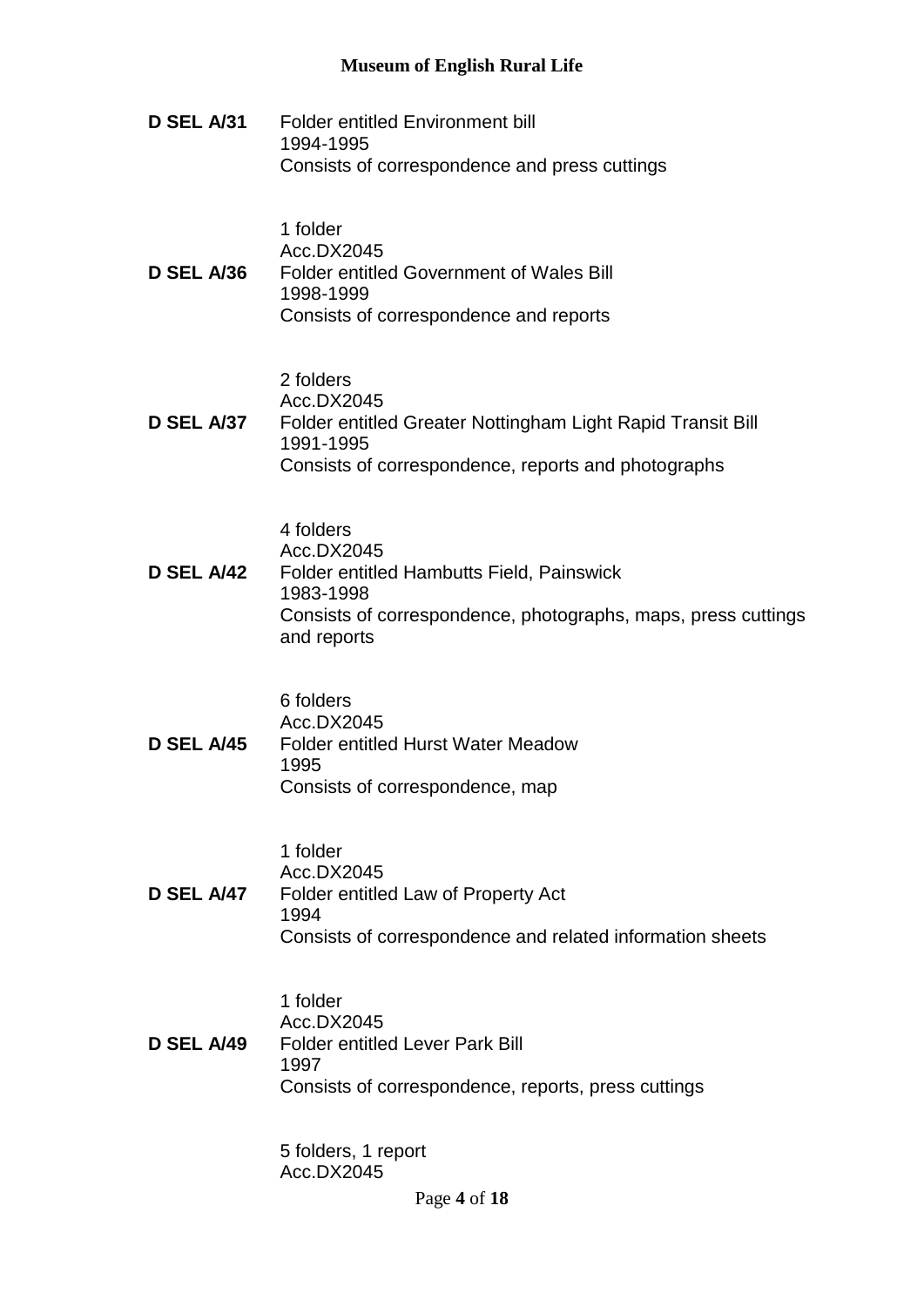**D SEL A/51** Folder entitled Linear Parks of Milton Keynes 1991 Consists of correspondence and reports 1 folder Acc.DX2045 **D SEL A/55** Folder entitled London Docklands Railway 1990-1993 Consists of correspondence, press cuttings and reports 2 folders Acc.DX2045 **D SEL A/59** Folder entitled M16-A10-M11-A12 Epping Forest 1975 Consists of correspondence and reports 1 folder Acc.DX2045 **D SEL A/60** Folder entitled Malvern Hills Bill 1990s Consists of correspondence and reports 7 folders Acc.DX2045 **D SEL A/71** Folder entitled Parliament Piece, Kenilworth 1995-1999 Consists of correspondence, photographs and reports 1 folder Acc.DX2045 **D SEL A/73** Folder entitled Planning Issues and Choices - London Planning Advisory Committee 1988 Consists of correspondence and report 1 folder Acc.DX2045 **D SEL A/75** Folder entitled Protection of School Playing Fields 1999 Consists of correspondence 1 folder

Page **5** of **18**

Acc.DX2045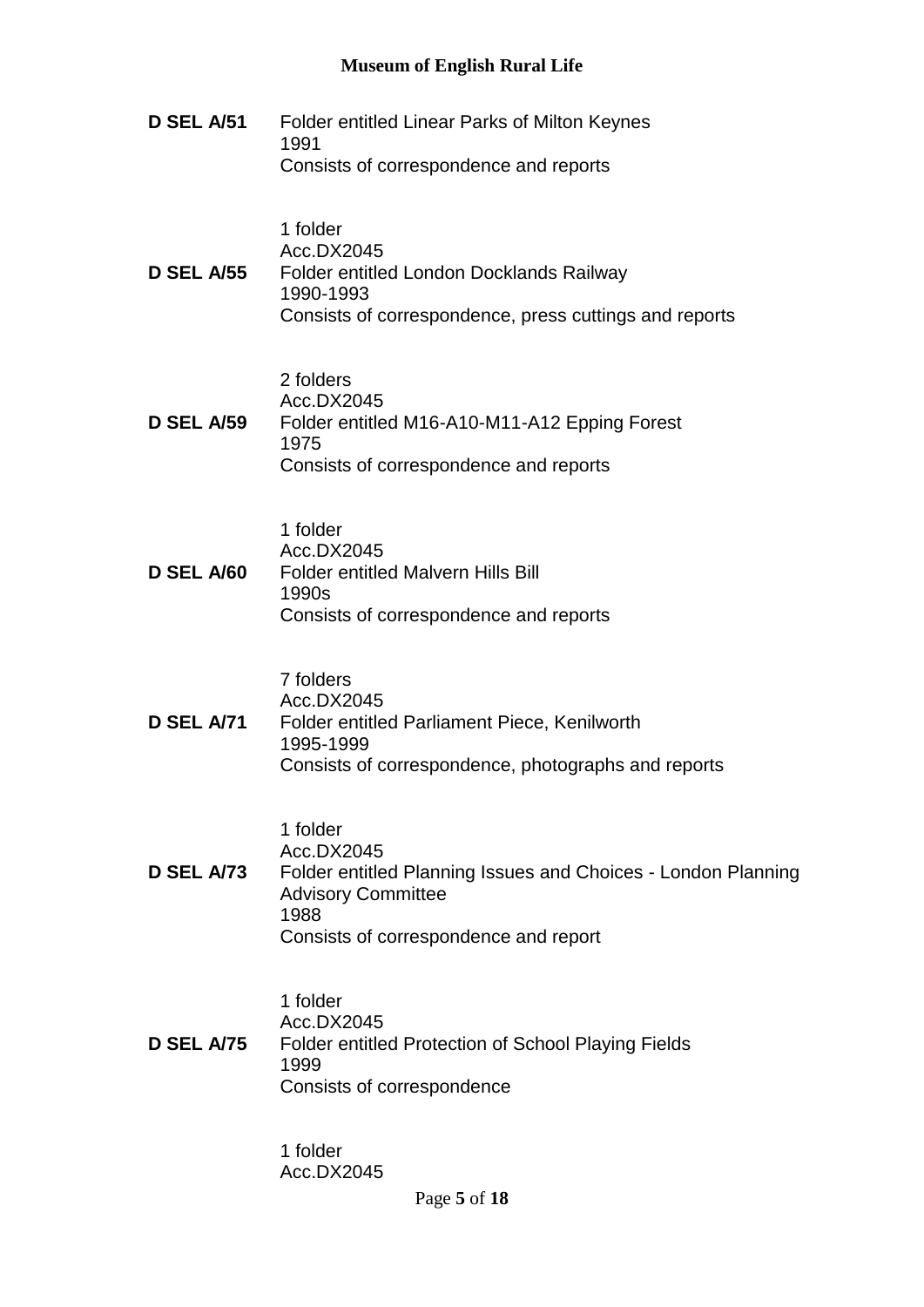**D SEL A/76** Folder entitled Ranmore Common 1997 Consists of correspondence and map

1 folder

Acc.DX2045

#### **D SEL A/77** Folder entitled Regional Development Agencies Bill 1998 Consists of correspondence, press cuttings and reports

1 folder

Acc.DX2045

**D SEL A/78** Folder entitled Rights of Way by Prescription - summary of legislation Undated

1 folder

Acc.DX2045

**D SEL A/82** Folder entitled Shrewsbury and Atcham 1968, 1997-1998 Consists of correspondence, maps and press cuttings

1 folder

Acc.DX2045 **D SEL A/85** Folder entitled Town and Country Parks 1999 Consists of correspondence, press cuttings and reports

1 folder

Acc.DX2045 **D SEL A/88** Folder entitled Water Supply and Drainage 1972 Consists of correspondence and reports

> 1 folder Acc.DX2045

**D SEL A/94** Miscellaneous subject or case files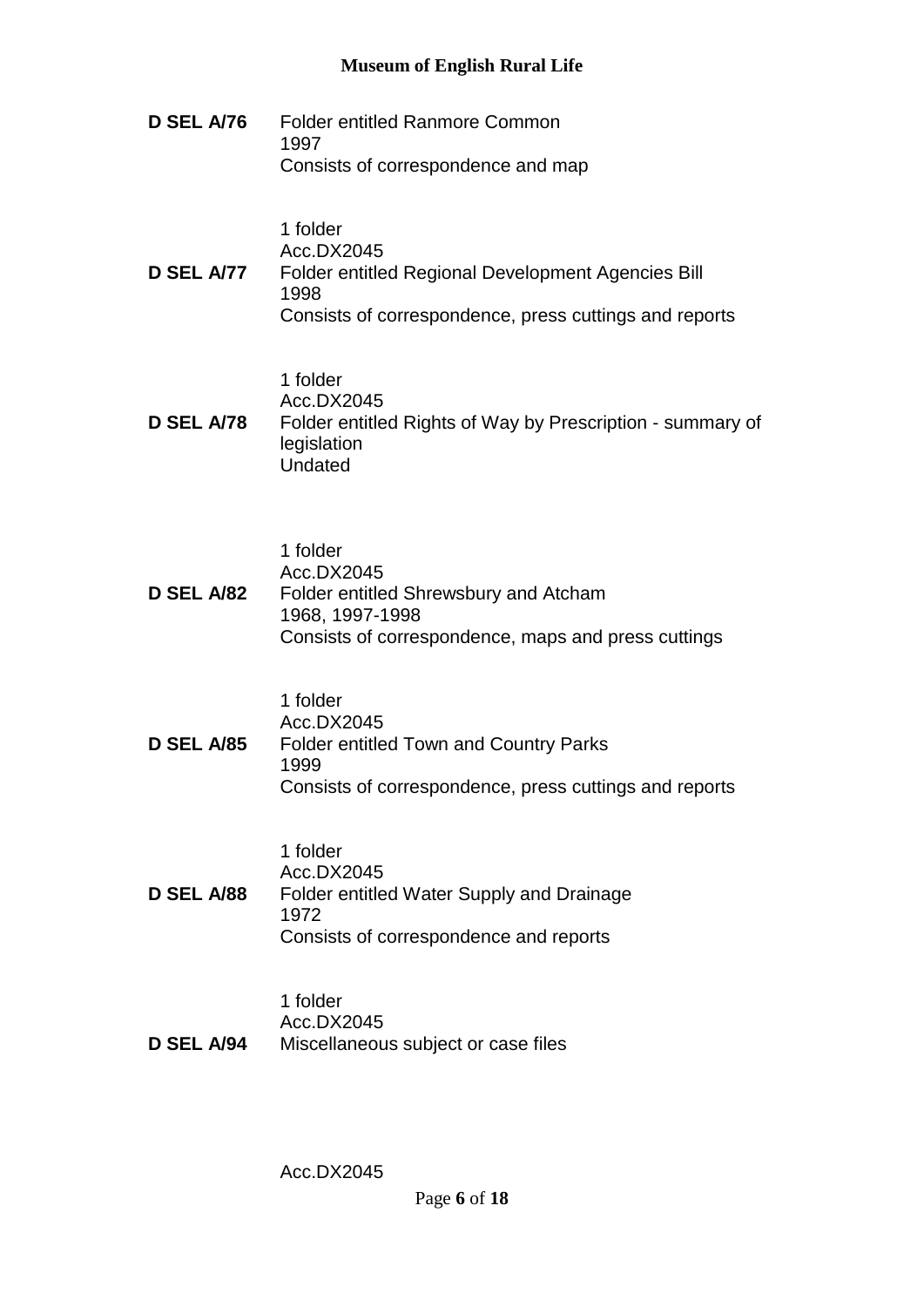**D SEL A/94/1** Folder relating to legislation 1980s-1990s

| 1 folder<br>Acc.DX2045                                                                   |
|------------------------------------------------------------------------------------------|
| <b>D SEL A/94/3</b> Folder relating to extracts from legislation on Open Spaces<br>1970s |

|                | 1 folder       |
|----------------|----------------|
|                | Acc.DX2045     |
| <b>D SEL B</b> | Administration |

|           | Acc.DX2045                                                |
|-----------|-----------------------------------------------------------|
| D SEL B/1 | Folder entitled Open Spaces Society Office Correspondence |
|           | 1986-1998                                                 |
|           | 1986-1998                                                 |
|           | Includes office premises and constitution                 |

3 folders

Acc.DX2045 **D SEL B/4** Folder relating to Open Spaces Society Constitution 1980s-1990s

1 folder

Acc.DX2045 **D SEL B/10** Folder of Open Spaces Society publications and information sheets 1990s-2000s

|                 | 1 folder                    |
|-----------------|-----------------------------|
|                 | Acc.DX2045                  |
| <b>D SEL PH</b> | <b>Photographic Records</b> |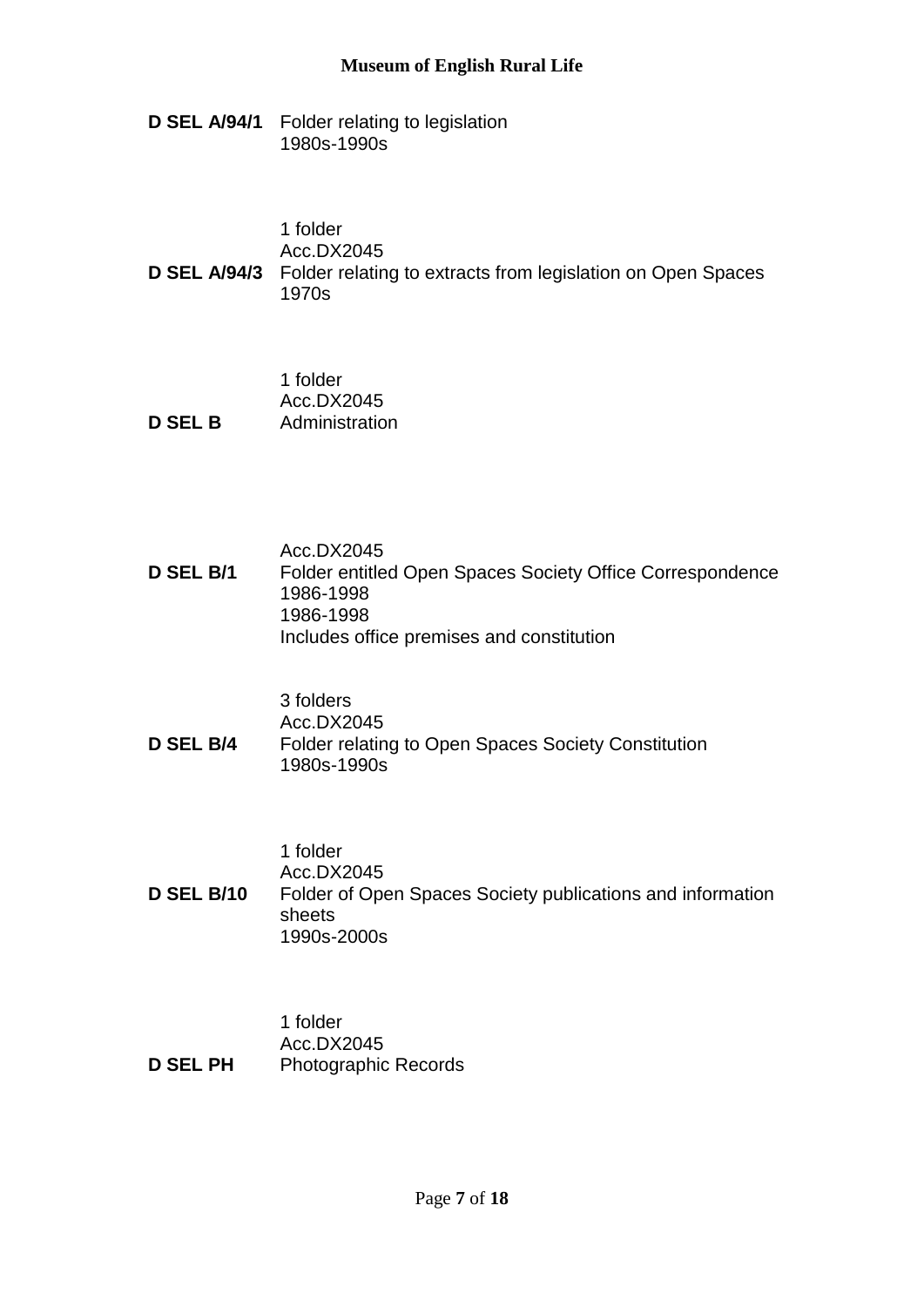#### Acc.DX2045

**D SEL PH1** Negatives and contact prints

#### Acc.DX2045

**D SEL PH1/1** Black and white negatives and contact prints of Crewer's Drift, Sheringham 25 Jan 1976

1 folder

Acc.DX2045 **D SEL PH1/2** Black and white negatives and contact prints of Theydon **Garnon** 6 Apr 1975

1 folder

Acc.DX2045 **D SEL PH1/3** Black and white negatives and contact prints of Goodhurst, and behind Kyle of Lochalsh Youth Hostel 7 Sept 1975

1 folder

Acc.DX2045

**D SEL PH1/4** Black and white negatives and contact prints of Saffron Walden 5 Apr 1975

1 folder

Acc.DX2045 **D SEL PH1/5** Black and white negatives and contact prints of Inverness and **Cromarty** 12 Sept 1975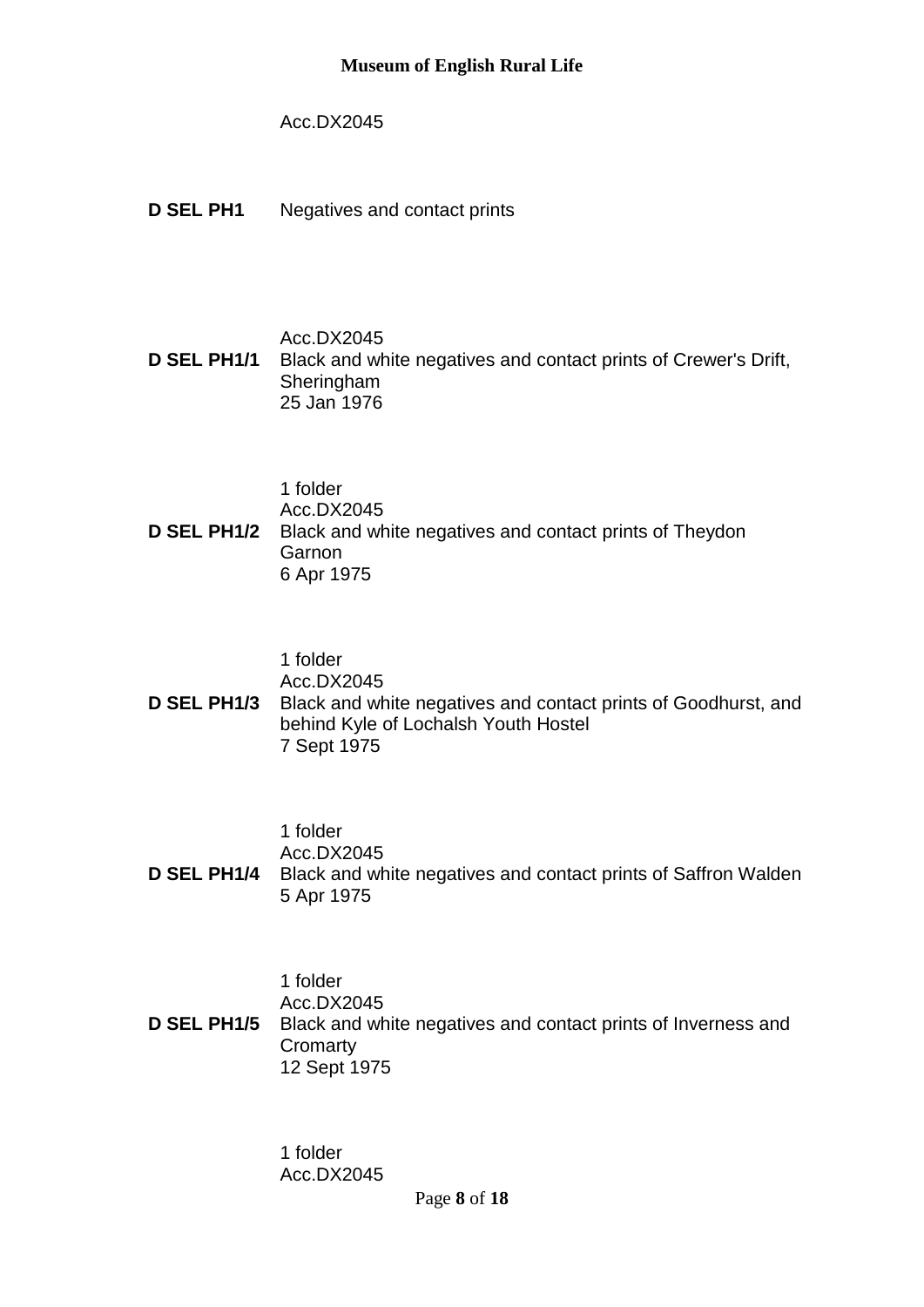**D SEL PH1/6** Black and white negatives and contact prints of Twyssenden Manor, Goodhurst 30 Aug 1975

|  | 1 folder |
|--|----------|
|--|----------|

Acc.DX2045

**D SEL PH1/7** Black and white negatives and contact prints of Wymering Manor, Cosham, Portsmouth 29 Aug 1975

1 folder

Acc.DX2045

**D SEL PH1/8** Black and white negatives and contact prints of Hunstanton, King's Lynn and Cambridge 27-28 Mar 1976

1 folder

Acc.DX2045

**D SEL PH1/9** Black and white negatives and contact prints of Ely and Burnham?, Norfolk 29 Mar 1976

|               | 1 folder                                                       |
|---------------|----------------------------------------------------------------|
|               | Acc.DX2045                                                     |
| <b>D SEL</b>  | Black and white negatives and contact prints of Scotland       |
| <b>PH1/10</b> | 9-12 Sept 1975                                                 |
|               | Including Harris, Lochmaddy, Skye, North Uist, Sout Uist, Glen |
|               | Sheil, Ratagon Forest, Rhenigidale                             |

|               | 1 folder                                                   |
|---------------|------------------------------------------------------------|
|               | Acc.DX2045                                                 |
| <b>D SEL</b>  | Black and white negatives of Heath House, Brandon, Suffolk |
| <b>PH1/11</b> | and surroundings                                           |
|               | 23 Mar 1977                                                |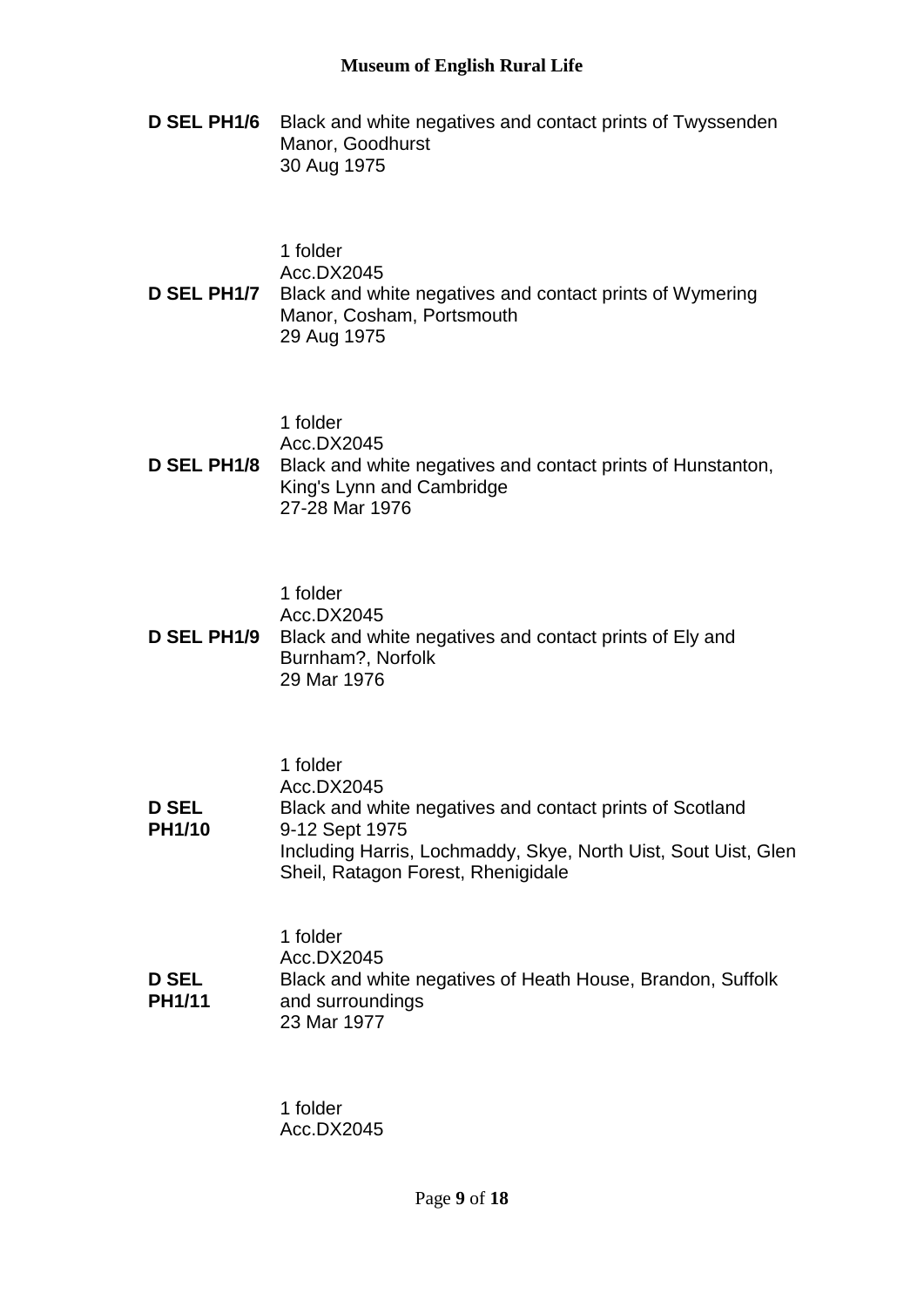**D SEL PH1/12** Black and white negatives of North of Martham to East Somerton Church 30 Mar 1977

|               | 1 folder                                |
|---------------|-----------------------------------------|
|               | Acc.DX2045                              |
| <b>D SEL</b>  | Black and white negatives of Sheringham |
| <b>PH1/13</b> | 23 Mar 1977                             |

|               | 1 folder                                                      |
|---------------|---------------------------------------------------------------|
|               | Acc.DX2045                                                    |
| <b>D SEL</b>  | Black and white negatives of St. Oswald's Church, Collingham, |
| <b>PH1/14</b> | West Yorkshire                                                |
|               | 18 Oct 1978                                                   |

|               | 1 folder                                                 |
|---------------|----------------------------------------------------------|
|               | Acc.DX2045                                               |
| <b>D SEL</b>  | Black and white negatives of Grinton Lodge Youth Hostel, |
| <b>PH1/15</b> | Swaledale, North Yorkshire                               |
|               | 16 Oct 1978                                              |

|               | 1 folder                                                 |
|---------------|----------------------------------------------------------|
|               | Acc.DX2045                                               |
| <b>D SEL</b>  | Black and white negatives and contact prints of Ivinghoe |
| <b>PH1/16</b> | 23 Sept 1961                                             |

|               | 1 folder                                                        |
|---------------|-----------------------------------------------------------------|
|               | Acc.DX2045                                                      |
| <b>D SEL</b>  | Black and white negatives and contact prints of Bradwell-on-Sea |
| <b>PH1/17</b> | 25 Nov 1961                                                     |

|               | 1 folder                                                        |
|---------------|-----------------------------------------------------------------|
|               | Acc.DX2045                                                      |
| D SEL         | Black and white negatives and contact prints of Guestling Youth |
| <b>PH1/18</b> | Hostel, Sussex                                                  |
|               | 11-12 Nov 1961                                                  |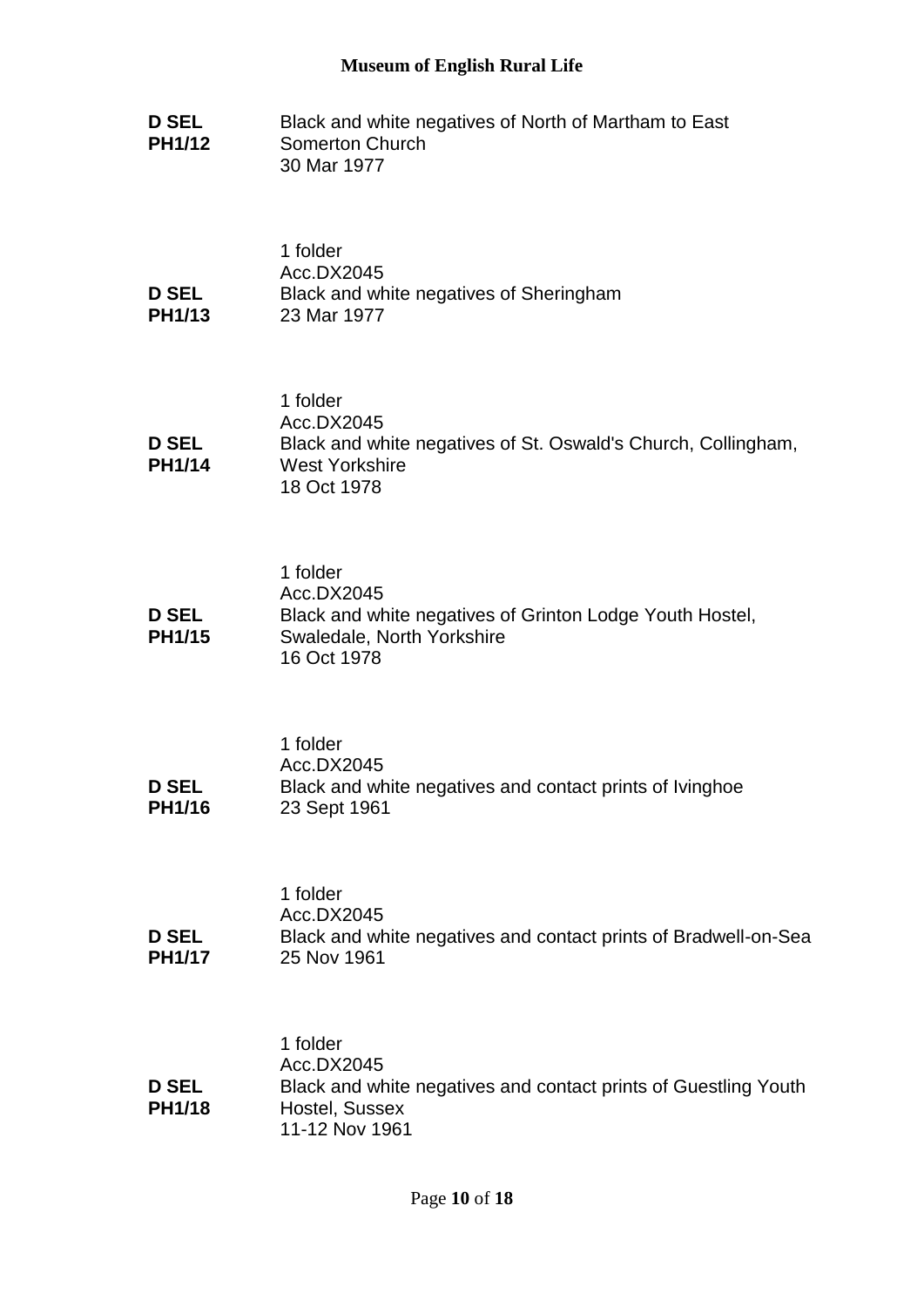| <b>D SEL</b>  | Black and white negatives and contact prints of Cirencester |
|---------------|-------------------------------------------------------------|
| <b>PH1/19</b> | Street area, Paddington                                     |
|               | Nov 1961                                                    |

|               | 1 folder                                                   |
|---------------|------------------------------------------------------------|
|               | Acc.DX2045                                                 |
| <b>D SEL</b>  | Black and white negatives and contact prints of Canterbury |
| <b>PH1/20</b> | 23 Dec 1961                                                |

|               | 1 folder                                                         |
|---------------|------------------------------------------------------------------|
|               | Acc.DX2045                                                       |
| <b>D SEL</b>  | Black and white negatives and contact prints of Forester's Arms, |
| <b>PH1/21</b> | Beacons Bottom, Waterend, Buckinghamshire<br>8 Sept 1962         |

|                               | 1 folder<br>Acc.DX2045                                                                              |
|-------------------------------|-----------------------------------------------------------------------------------------------------|
| <b>D SEL</b><br><b>PH1/22</b> | Black and white negatives and contact prints of Dartmoor, with<br>list of locations<br>1-3 Jun 1963 |

|               | 1 folder                                                       |
|---------------|----------------------------------------------------------------|
|               | Acc.DX2045                                                     |
| <b>D SEL</b>  | Black and white negatives and contact prints of Wendover, with |
| <b>PH1/23</b> | list of locations                                              |
|               | 24 Aug 1963                                                    |

|               | 1 folder                                                       |
|---------------|----------------------------------------------------------------|
|               | Acc.DX2045                                                     |
| <b>D SEL</b>  | Black and white negatives and contact prints of Truleigh Hill, |
| <b>PH1/24</b> | <b>Sussex</b>                                                  |
|               | 11 Aug 1963                                                    |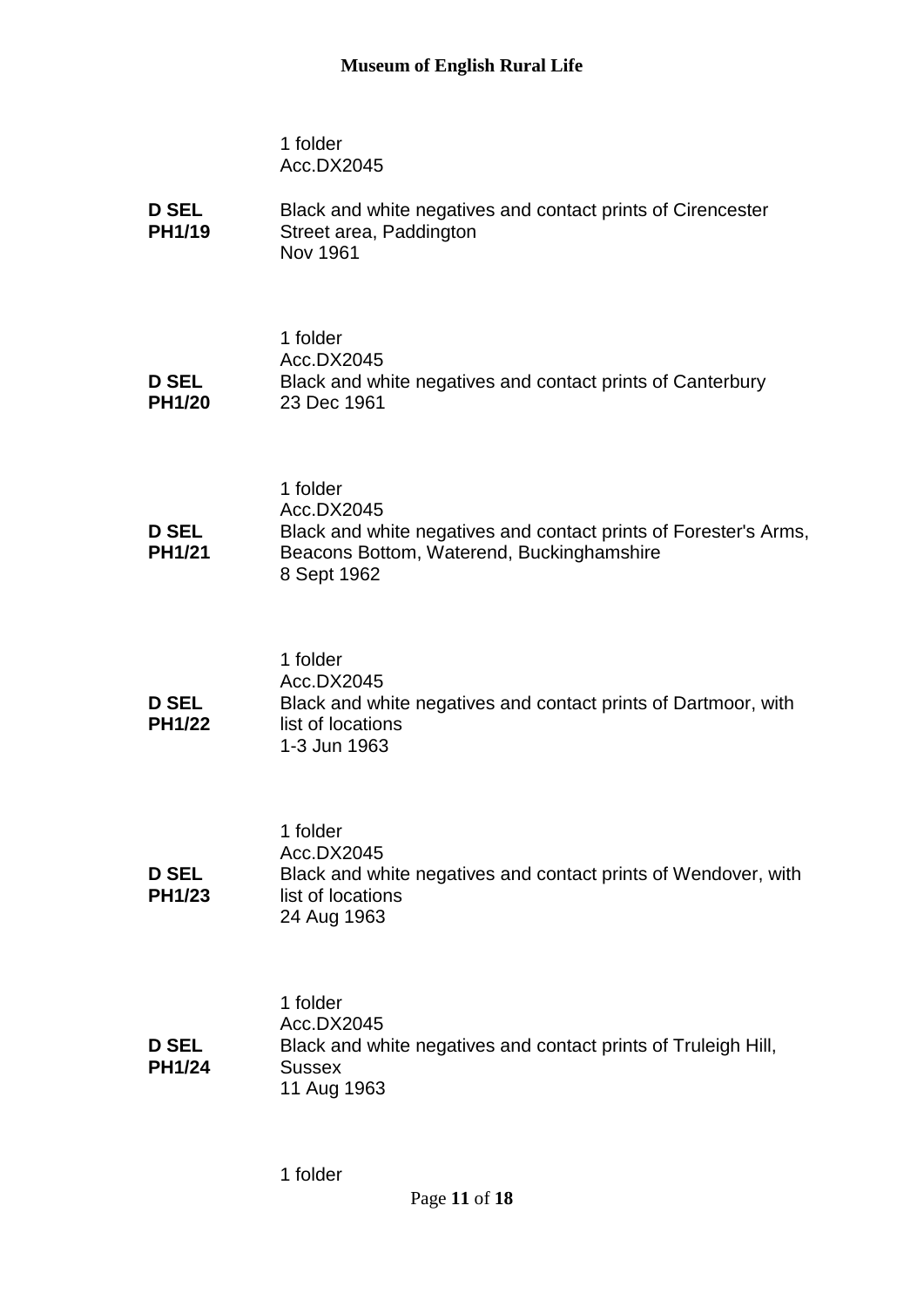### Acc.DX2045

| <b>D SEL</b><br><b>PH1/25</b> | Black and white negatives and contact prints of Dartmoor<br>14 Sept 1963                                                                             |
|-------------------------------|------------------------------------------------------------------------------------------------------------------------------------------------------|
| <b>D SEL</b><br><b>PH1/26</b> | 1 folder<br>Acc.DX2045<br>Black and white negatives and contact prints of Beauchamp<br>Lodge, Paddington<br>27 Sept 1963                             |
| <b>D SEL</b><br><b>PH1/27</b> | 1 folder<br>Acc.DX2045<br>Black and white negatives and contact prints of Ivinghoe<br>11 Jul 1964                                                    |
| <b>D SEL</b><br><b>PH1/28</b> | 1 folder<br>Acc.DX2045<br>Black and white negatives and contact prints of Blackboys Youth<br>Hostel, Sussex<br>2 Aug 1964                            |
| <b>D SEL</b><br><b>PH1/29</b> | 1 folder<br>Acc.DX2045<br>Black and white negatives and contact prints of Berkshire<br>Downs, with list of locations<br>20 Sept 1964                 |
| <b>D SEL</b><br><b>PH1/30</b> | 1 folder<br>Acc.DX2045<br>Black and white negatives of Peter, John and Jeremy [Bernard<br>Selwyn's relatives or children?] in Wembley<br>13 Jun 1965 |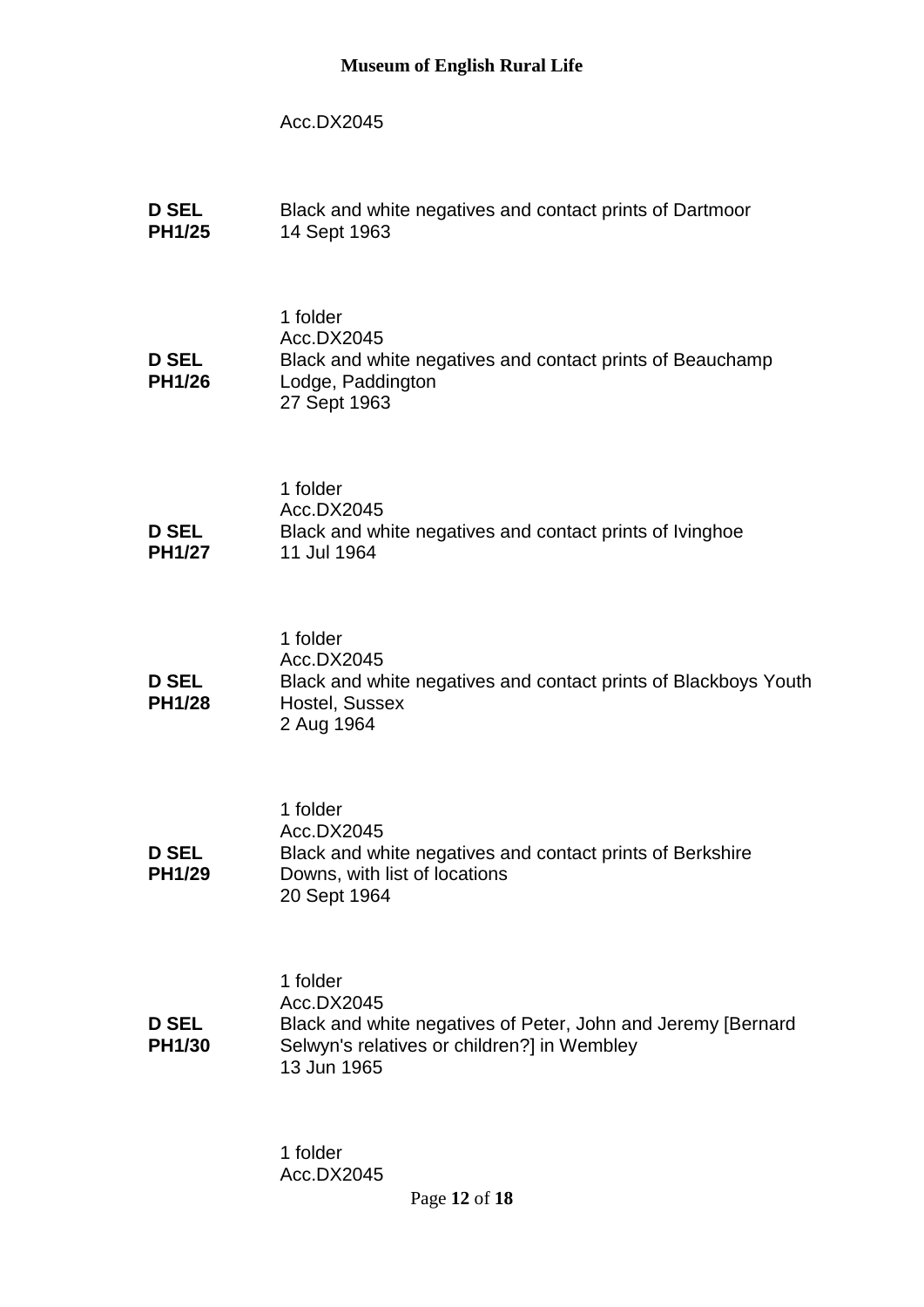| <b>D SEL</b><br><b>PH1/31</b> | Black and white negatives of Lee Gate Youth Hostel and<br><b>Bradenham</b><br>26 May 1967                                                                                                                 |
|-------------------------------|-----------------------------------------------------------------------------------------------------------------------------------------------------------------------------------------------------------|
| <b>D SEL</b><br><b>PH1/32</b> | 1 folder<br>Acc.DX2045<br>Black and white negatives and contact prints of Ty'n-y-Caeau<br>Youth Hostel and views, Brecknock<br>26 Mar 1968                                                                |
| <b>D SEL</b><br><b>PH1/33</b> | 1 folder<br>Acc.DX2045<br>Black and white negatives and contact prints of Patcham Youth<br>Hostel, from and near Devil's Dyke and Devil's Dyke Hotel, and<br><b>Truleigh Hill Eyesores</b><br>21 Apr 1968 |
| <b>D SEL</b><br><b>PH1/34</b> | 1 folder<br>Acc.DX2045<br>Black and white negatives and contact prints of The Smea,<br>Hickling, Norfolk<br>28 Jun 1968                                                                                   |
| <b>D SEL</b><br><b>PH1/35</b> | 1 folder<br>Acc.DX2045<br>Black and white negatives and contact prints of King's Lynn,<br><b>Thoresby College</b><br>29 Jun 1968                                                                          |
| <b>D SEL</b><br><b>PH1/36</b> | 1 folder<br>Acc.DX2045<br>Black and white negatives and contact prints of Stipperstone,<br>Shropshire<br>9 Jul 1968                                                                                       |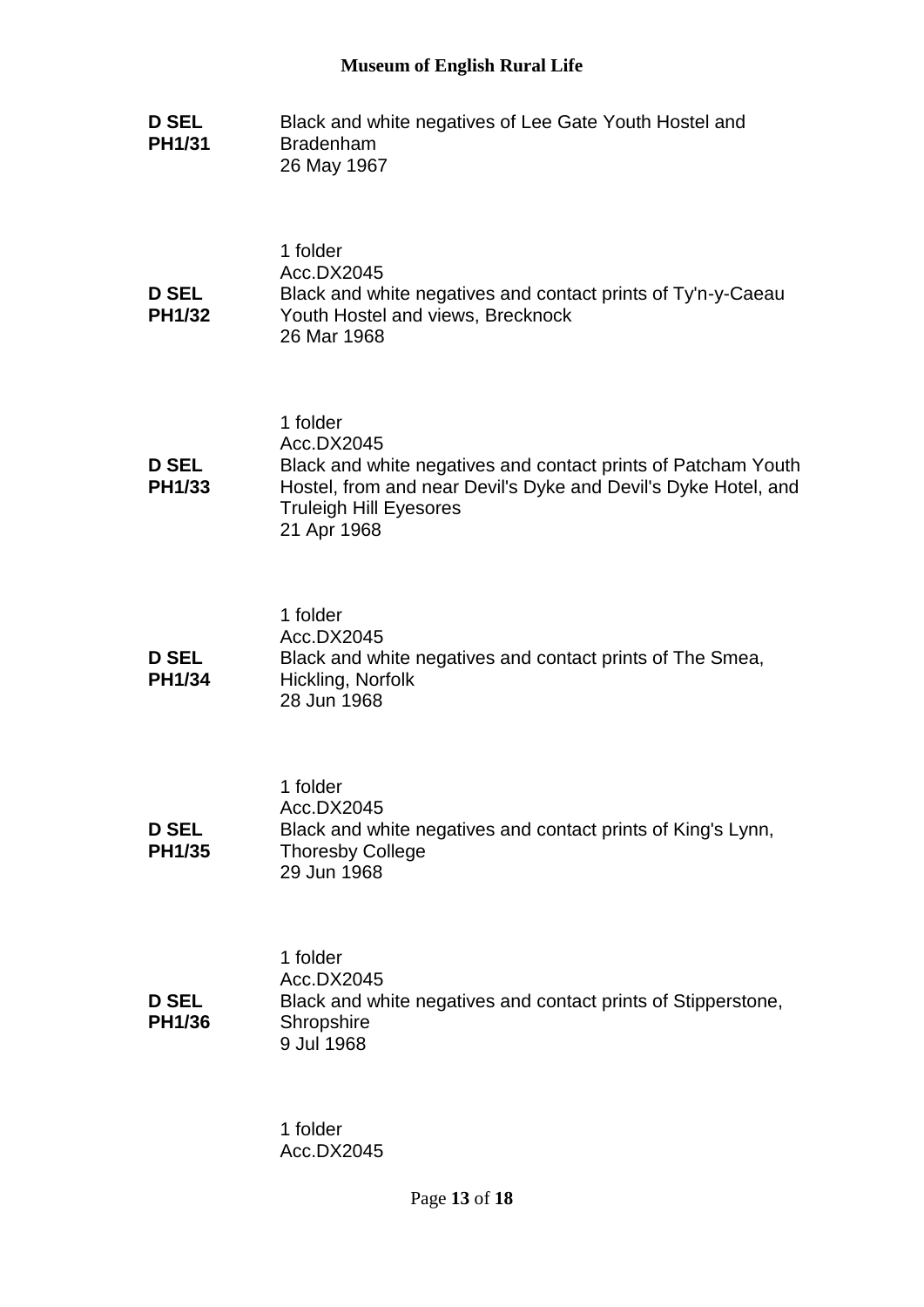**D SEL PH1/37** Black and white negatives and contact prints of the Isle of Man 11-12 Jul 1968

| <b>D SEL</b><br><b>PH1/38</b> | 1 folder<br>Acc.DX2045<br>Black and white negatives and contact prints of views North<br>from 3 Hogarth Road, SW5<br>11 Aug 1968, 20 Oct 1968                                                                          |
|-------------------------------|------------------------------------------------------------------------------------------------------------------------------------------------------------------------------------------------------------------------|
| <b>D SEL</b><br><b>PH1/39</b> | 1 folder<br>Acc.DX2045<br>Black and white negatives and contact prints of Chilterns, near<br><b>Aston Hill</b><br>23 Dec 1968                                                                                          |
| <b>D SEL</b><br><b>PH1/40</b> | 1 folder<br>Acc.DX2045<br>Black and white negatives and contact prints of people at 3<br>Sudbury Hill, and Brenda, Peter and Lionel [Bernard Selwyn's<br>relatives or children?] in Wembley<br>29 Dec 1968, 6 Apr 1969 |
| <b>D SEL</b><br><b>PH1/41</b> | 1 folder<br>Acc.DX2045<br>Black and white negatives and contact prints of C. Venables<br>Mar 1969                                                                                                                      |
| <b>D SEL</b><br><b>PH1/42</b> | 1 folder<br>Acc.DX2045<br>Black and white negatives and contact prints of views from the<br>top of Linacre Court, Talgarth Road, W14<br>2 Apr 1969                                                                     |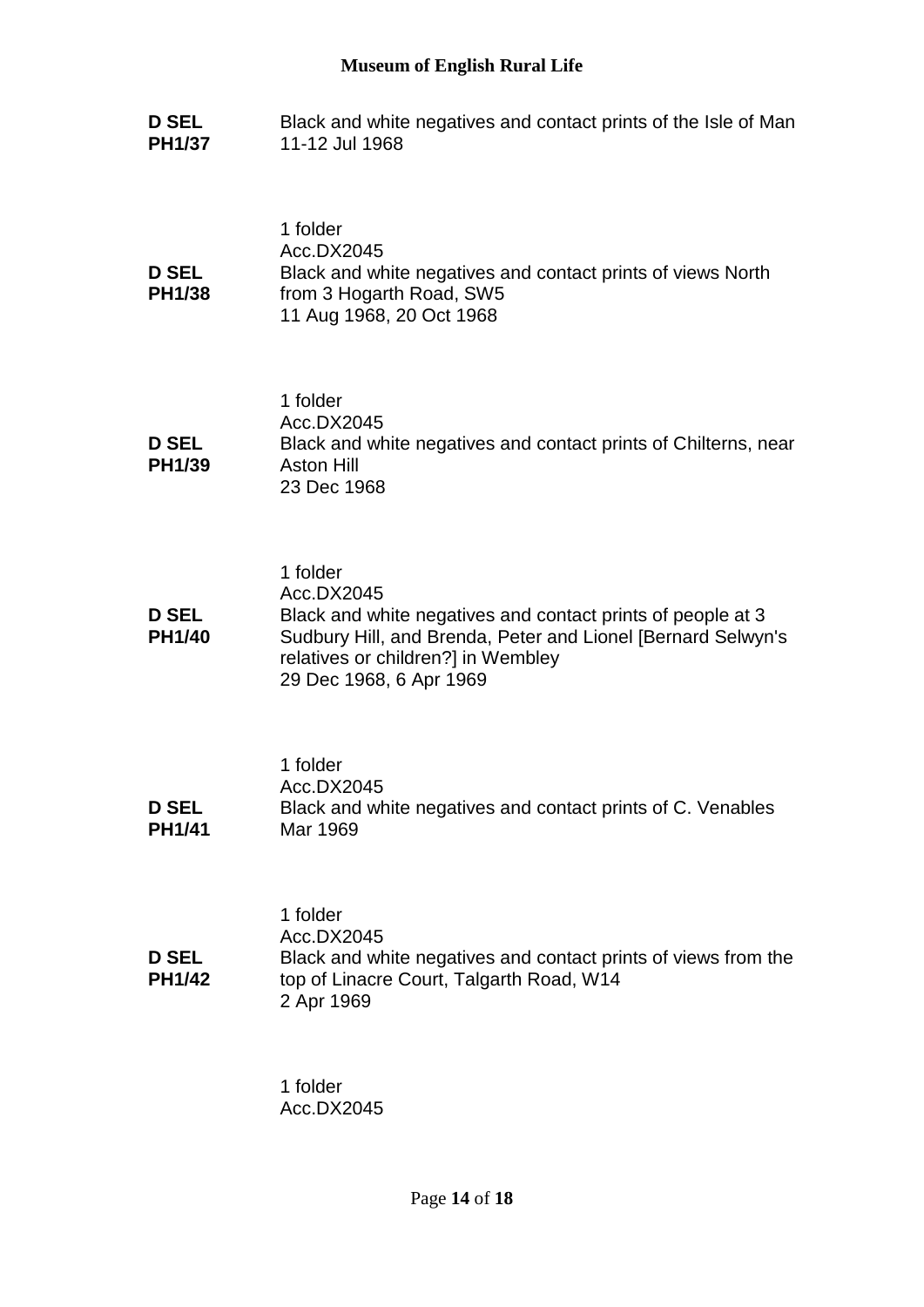| <b>D SEL</b><br><b>PH1/43</b> | Black and white negatives and contact prints of Canewdon,<br>Essex, Crouch Valley<br>27 Apr 1969                                      |
|-------------------------------|---------------------------------------------------------------------------------------------------------------------------------------|
| <b>D SEL</b><br><b>PH1/44</b> | 1 folder<br>Acc.DX2045<br>Black and white negatives and contact prints of Thetford, Norfolk<br>5 May 1969                             |
| <b>D SEL</b><br><b>PH1/45</b> | 1 folder<br>Acc.DX2045<br>Black and white negatives of King's Lynn, Thoresby College<br>5-7 May 1969                                  |
| <b>D SEL</b><br><b>PH1/46</b> | 1 folder<br>Acc.DX2045<br>Black and white negatives of Sheringham Youth Hostel<br>8-9 May 1969                                        |
| <b>D SEL</b><br><b>PH1/47</b> | 1 folder<br>Acc.DX2045<br>Black and white negatives of Sheringham, Martham and Great<br><b>Yarmouth Youth Hostel</b><br>9-10 May 1969 |
| <b>D SEL</b><br><b>PH1/48</b> | 1 folder<br>Acc.DX2045<br>Black and white negatives of Hammersmith<br>19 May 1969                                                     |
| <b>D SEL</b><br><b>PH1/49</b> | 1 folder<br>Acc.DX2045<br>Black and white negatives of Dartmoor<br>14 Jun 1969                                                        |

1 folder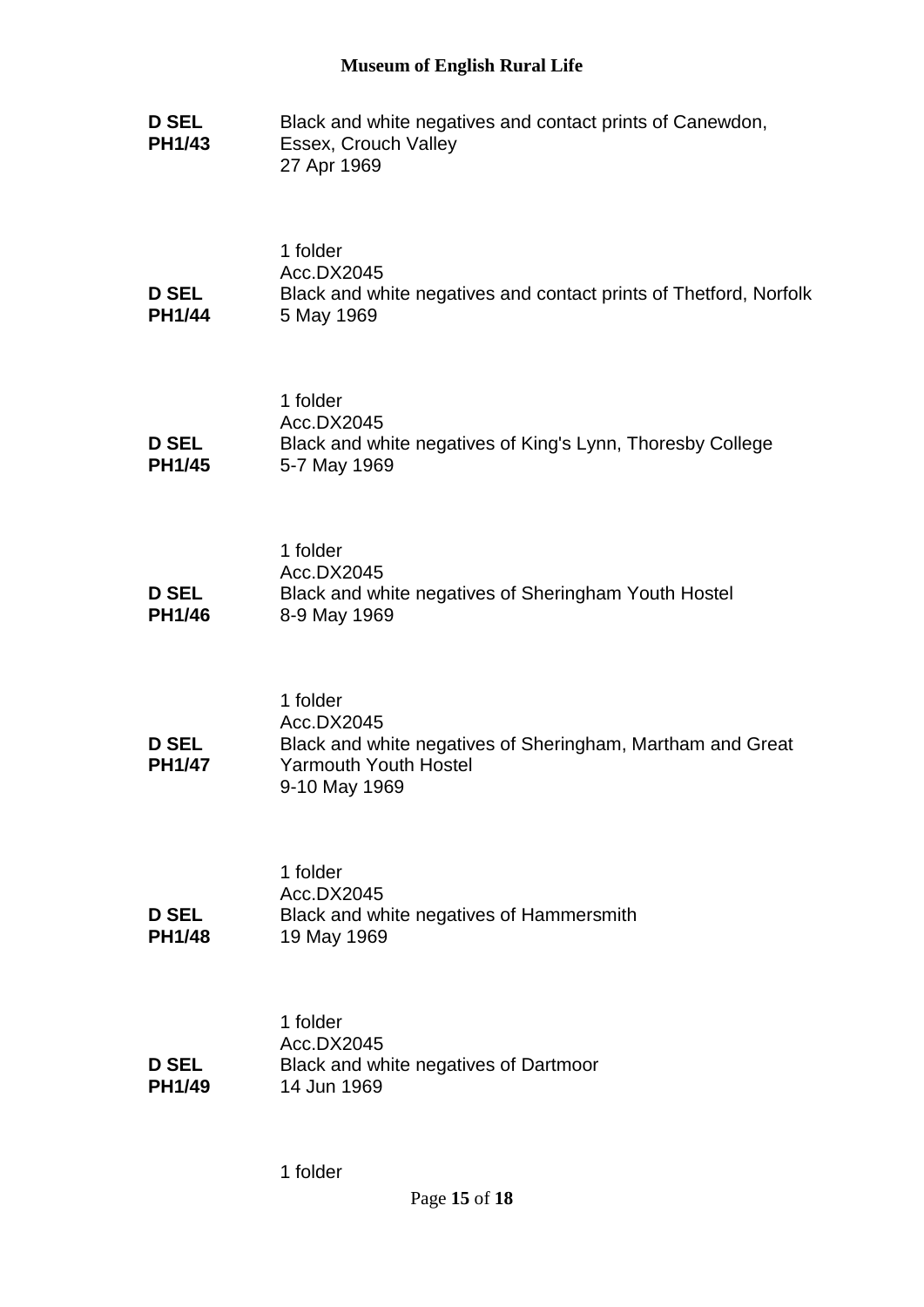## Acc.DX2045

| <b>D SEL</b><br><b>PH1/50</b> | Black and white negatives of Scotland<br>7-17 Jul 1969<br>Including: Skye, Canna, Kyle of Lochalsh, Uig, Harris, Uist,<br><b>Barra</b>                                                                                  |
|-------------------------------|-------------------------------------------------------------------------------------------------------------------------------------------------------------------------------------------------------------------------|
| <b>D SEL</b><br><b>PH1/51</b> | 1 folder<br>Acc.DX2045<br>Black and white negatives of Hammersmith<br>3-9 Feb 1970                                                                                                                                      |
| <b>D SEL</b><br><b>PH1/52</b> | 1 folder<br>Acc.DX2045<br>Black and white negatives of South Wales<br>5-10 Apr 1970<br>Including: Aberystwyth, Borth, Fishguard, Pwll Deri, Milford<br>Haven, Neyland, Pembroke, Tenby, Pendine. Pembrey and<br>Swansea |
| <b>D SEL</b><br><b>PH1/53</b> | 1 folder<br>Acc.DX2045<br>Black and white negatives of Lakeland Countryside Committee<br>Tour<br>5-6 Jun 1970                                                                                                           |
| <b>D SEL</b><br><b>PH1/54</b> | 1 folder<br>Acc.DX2045<br>Black and white negatives of North Yorkshire<br>5 Jul 1970                                                                                                                                    |
| <b>D SEL</b><br><b>PH1/55</b> | 1 folder<br>Acc.DX2045<br>Black and white negatives of Hammersmith<br>14-16 Jun 1969                                                                                                                                    |
|                               | 1 folder                                                                                                                                                                                                                |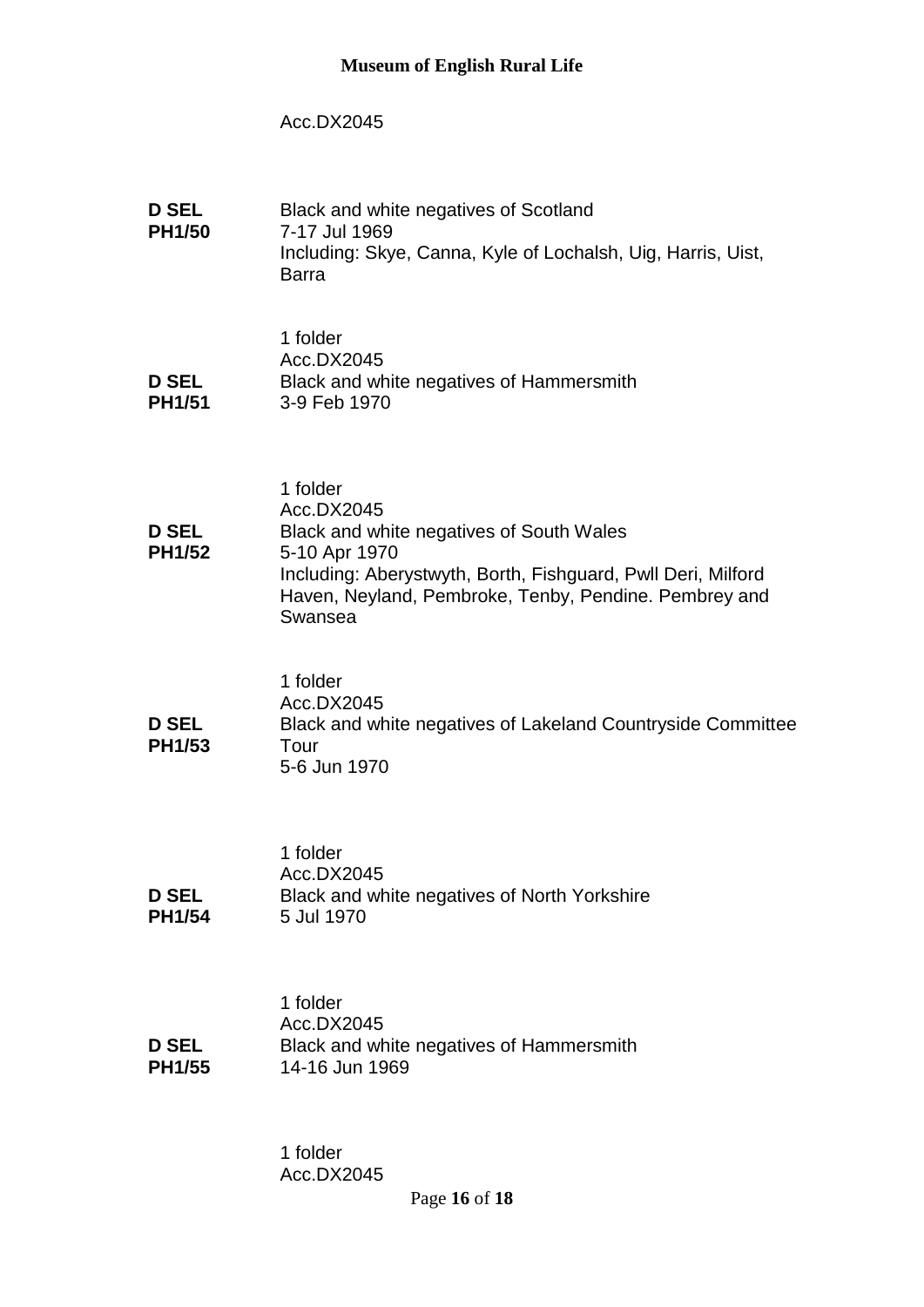**D SEL PH1/56** Black and white negatives and contact prints of unidentified locations 9 Aug 1975, 29 Apr 1977, 1 Jun 1977

1 folder Acc.DX2045 **D SEL PH3** Prints

Acc.DX2045 **D SEL PH3/1** Colour photographs of Nottingham Forest Recreation Ground, Goose Fair c.1 Oct 1992 with negatives

1 folder

Acc.DX2045

**D SEL PH3/2** Colour photographs of Nottingham including Shipstone Street Playground and Fox Inn Industrial Site c.10 Oct 1992

1 folder Acc.DX2045 **D SEL PH3/3** Colour photographs of Nottingham c.1 May 1994 with negatives

1 folder Acc.DX2045 **D SEL PH3/4** Colour photographs of Nottingham? c. 23 Dec 1993

1 folder Acc.DX2045 **D SEL PH3/5** Black and white photographs of a beach and an unidentified house 1970s